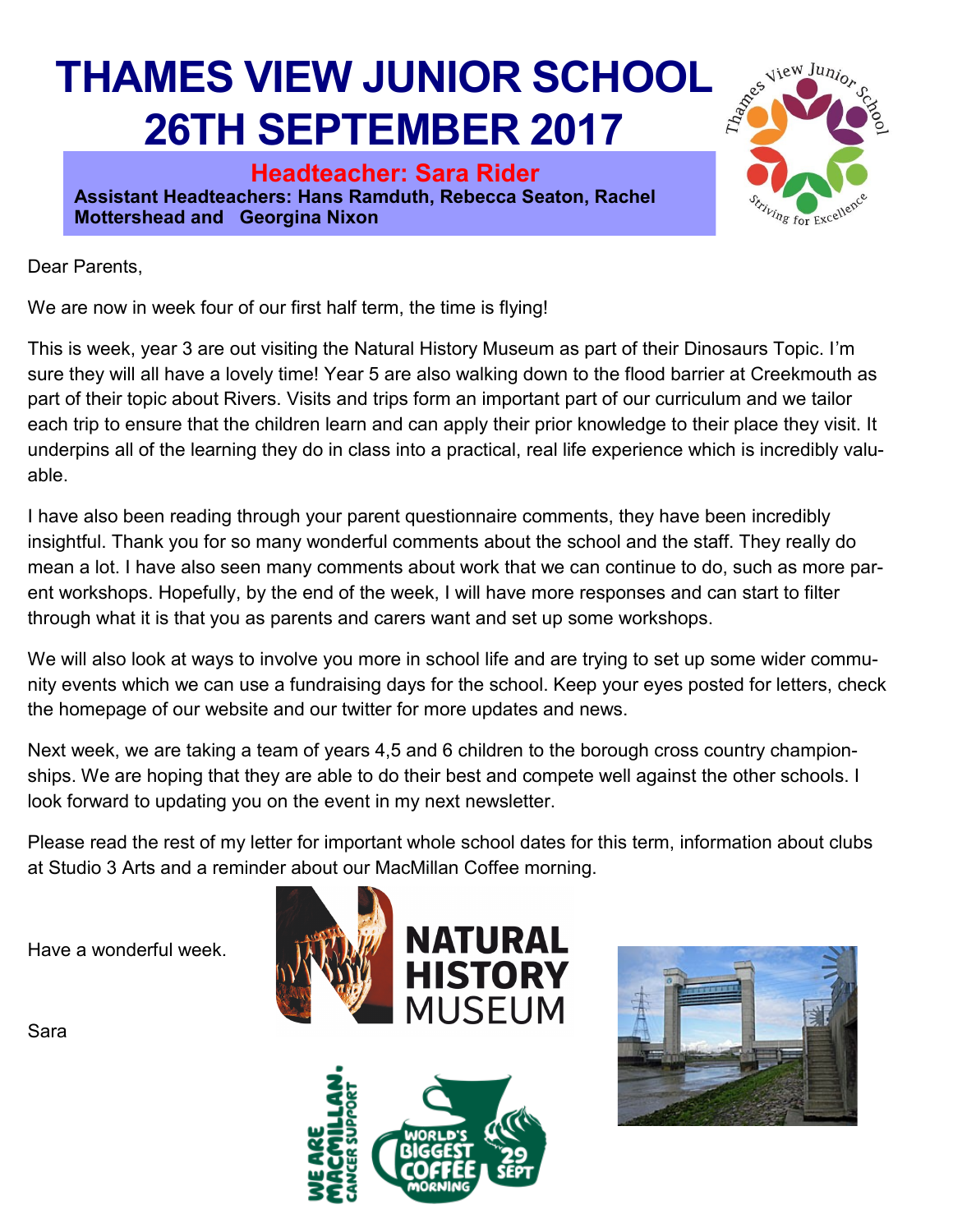

## **Please come along to our MacMillan Coffee Morning on Friday 29th September between 9.00 and 10.30!**

**Pop in for some cake a coffee and a chat and all the while, raise money for a wonderful charity that helps cancer sufferers and survivors every day.** 

**We look forward to seeing you there!**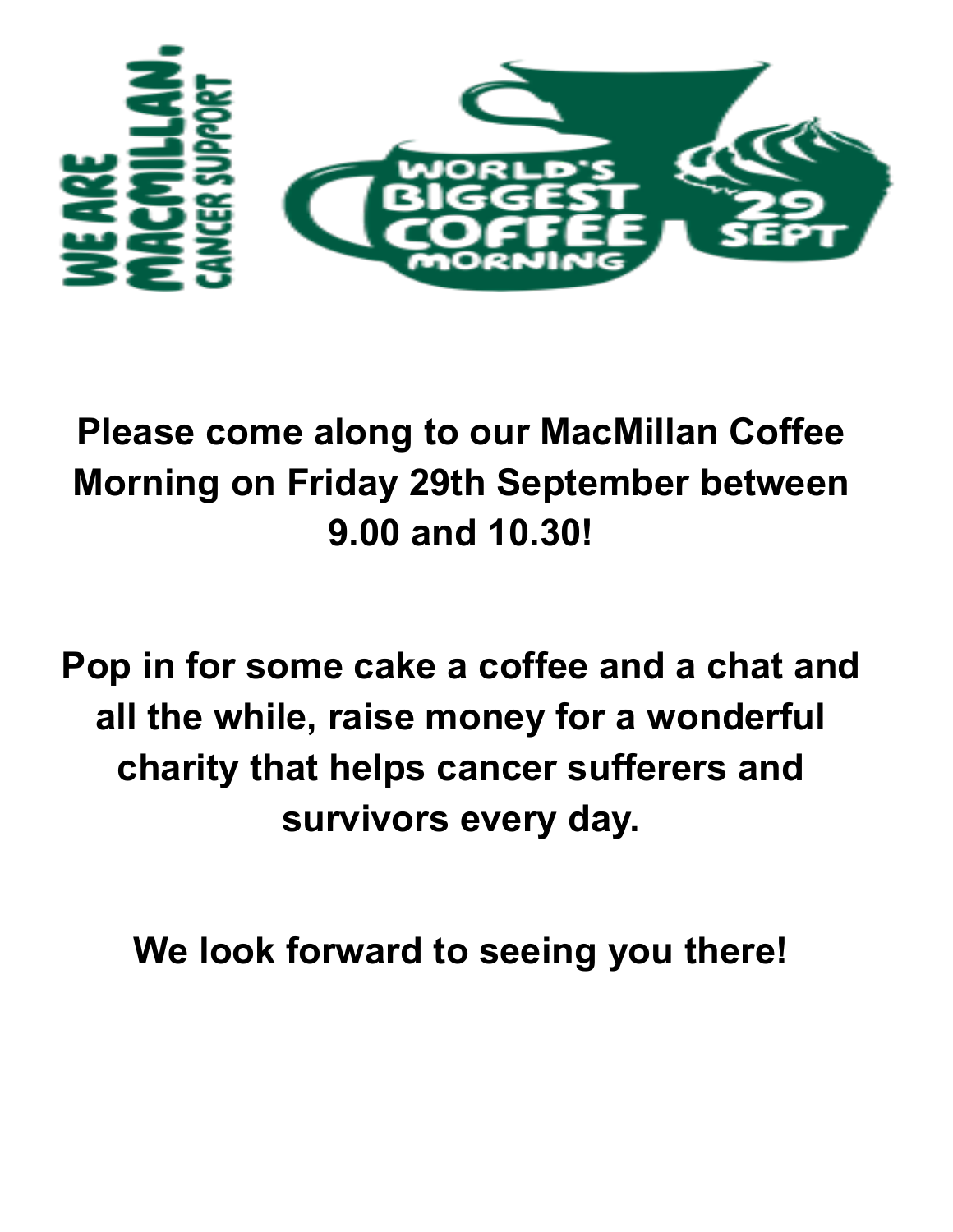**MEET NEW** FRIENDS

> **FREE PERFORMING ARTS FOR CHILDREN AND YOUNG PEOPLE**

Big Deal is a FREE performing arts project for young people in East London. Work with world-class professionals and create performances for showcases, festivals, professional auditions and international competitions!

**QUALIFICATIONS** GAIN



**Ashley J - Theatre** (International Actor / Writer, ITV, **BBC, MTV, Live Nation)** 

**MONDAYS: THEATRE** *LACTING, WRITING.* **DIRECTING & DEVISING)** 4pm-5pm - 8yrs to 11yrs 5pm-6pm - 12yrs to 13yrs  $6$ pm-8pm  $-14+$ 

STUDIOSARTS

## **FEATURED ARTISTS**



Jade Hackett - Dance

(World Champion Choreographer, Into The Hoods, Blaze World Tour)

**WEDNESDAYS: DANCE (TECHNIQUE, CHOREOGRAPHY, FOUNDATIONS OF HIP HOP & HIP HOP THEATRE)** 

4pm-5pm - 8yrs to 11yrs 5pm-6pm - 12yrs to 13yrs  $6pm-8pm - 14+$ 8pm-10pm - The Lab Freestyle Training (Invite Only)

PARTIES & SOCIALS

TRIPS &

**VISITS** 

**Oribi Davies - Music** (Artists Management, Sony RCA, MTV

**THURSDAYS: MUSIC (SINGING/RAPPING, MUSIC-MAKING, LYRIC WRITING, RECORDING** & PRODUCTION) 4pm-5pm - 8yrs to 11yrs

5pm-6pm - 12yrs to 13yrs 6pm-8pm - 14+

Everything takes place at Studio 3 Arts, Boundary Road, Barking, IG11 7JR

(1 minute walk from 62 bus stop on Gascoigne Road/15 minute walk from Barking Station)

For more information call 020 8594 7136 or email hello@studio3arts.org.uk